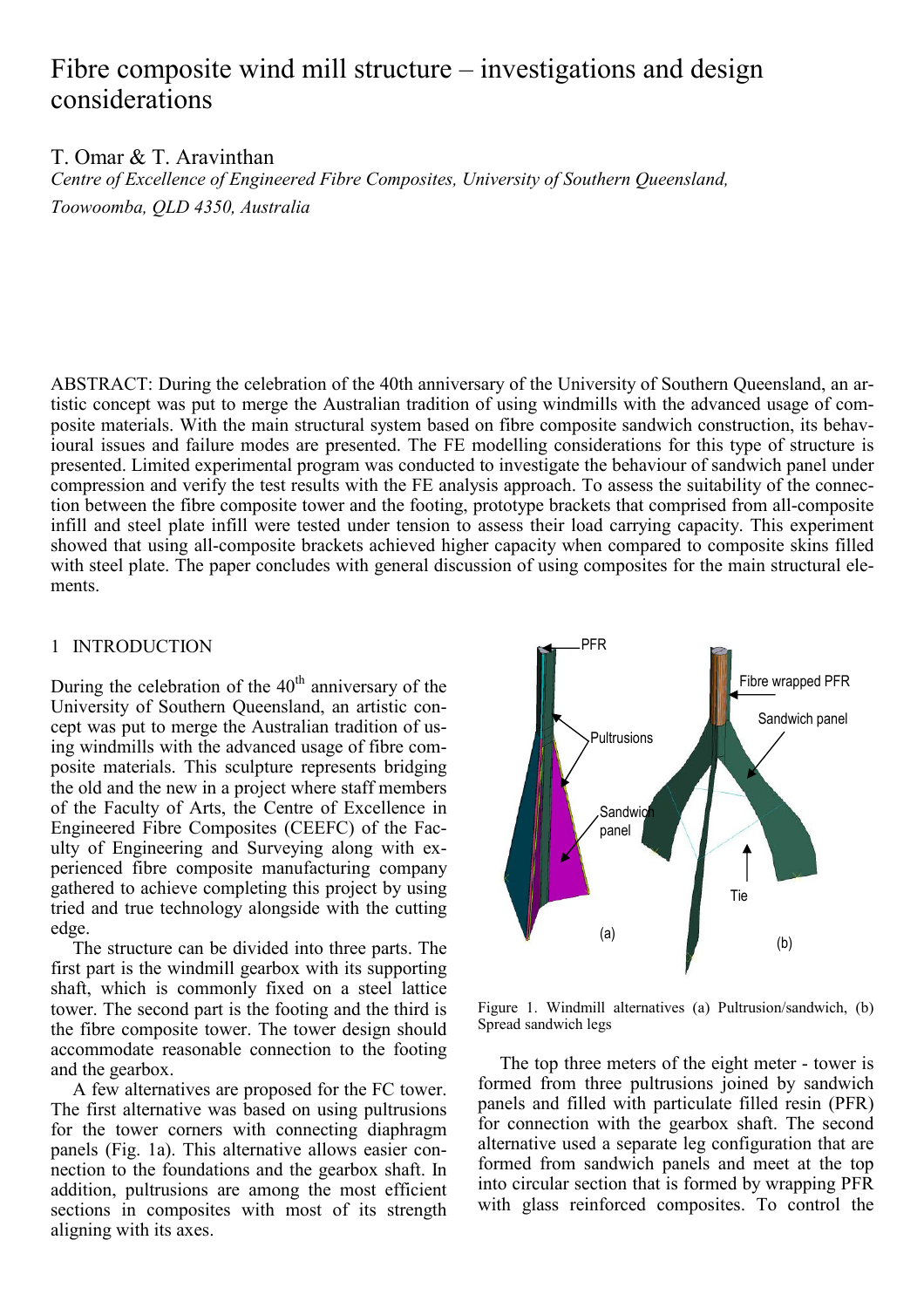buckling of the sandwich panels, the legs are tied together by steel ties (Fig. 1b).

In fibre composites, the cost of setting the manufacturing procedures is significant and accordingly needed to be considered early in the design. Unlike other industries, civil engineering applications of fibre composites is of one-off nature. This necessitates selecting structural system that can be manufactured following close procedures to that used by the manufacturing company. Accordingly, all-sandwich structural system was selected. This decision was made at the early stage of the design process with close coordination with the manufacturer (Fig. 2).



Figure 2. Layout of the windmill and its connection detail

## 2 WINDMILL STRUCTURAL SYSTEM AND MATERIALS USED

The USQ windmill structure has few components. The tower is 7900 mm high with 2300 mm base that has two wings extending 300 mm at the ground level. The two wings stoped mid-height of the tower that tapered to 400 mm at the top (Fig. 2). The tower structure was manufactured from double skins of glass/vinyl ester with 15 mm closed-cell PVC foam R60 and H100 grades. Based on material characterisation, the material properties used in the FE model to model each laminate ply is shown in Table 1. The tensile properties were determined according to ISO 527-4/2/2 (1993) in both the fibre direction (1-1) and the normal-to-fibre direction (2-2). Similarly, compression properties were determined according to ISO 14126 (1999). The shear properties (1-2) were determined according to the ISO 14129 (1997). Double bias glass fibres [+45/-45] were used with 800gsm weight. As most of the loads are transferred as axial forces at the tower corners, skins are reinforced at these areas. Flat panels are connected by using angles that were laminated then laid on the faces. The fibre architecture of the different components is shown in Figure 2 with the zero direction definition along the centre of each tower face. At corners, to improve the wrinkling capacity of the sandwich panels, higher grade (H100) foam is used. The tower composite structure is connected to the foundations through steel brackets that are connected to the raft footing on three piers by using M20 Reo 502 ChemSet studs. The windmill gearbox is supported to the tower through top steel bracket with the mill shaft welded. At the connection to the steel brackets, solid laminates replaced the core foam. Steel plates are used due to the limited budget and time allowed to develop fibre composite connections. However, this development is considered for future investigations.

Sandwich sheets were manufactured by vacuum bagging with the bottom laminate and the core material in place. After curing for 24 hours at ambient temperature, the other laminate was applied by hand lay-up. The assembled tower (Fig. 3) was formed by cutting the sandwich faces then joining them by forming the corner angles by hand lay-up.

Table 1. Laminate properties

| Property                  |  | Direction |       |         |
|---------------------------|--|-----------|-------|---------|
|                           |  | $1 - 1$   | $2-2$ | $1 - 2$ |
| Modulus (MPa)             |  | 22800     | 5707  |         |
| Tensile Strength(MPa)     |  | 440       | 24    |         |
| Compression Strength(MPa) |  | 360       | 97    |         |
| Shear Modulus (MPa)       |  |           |       | 2300    |
| Poisson's ratio           |  | 0.30      |       |         |



Figure 3. Fibre composite windmill tower after joining faces using corner angles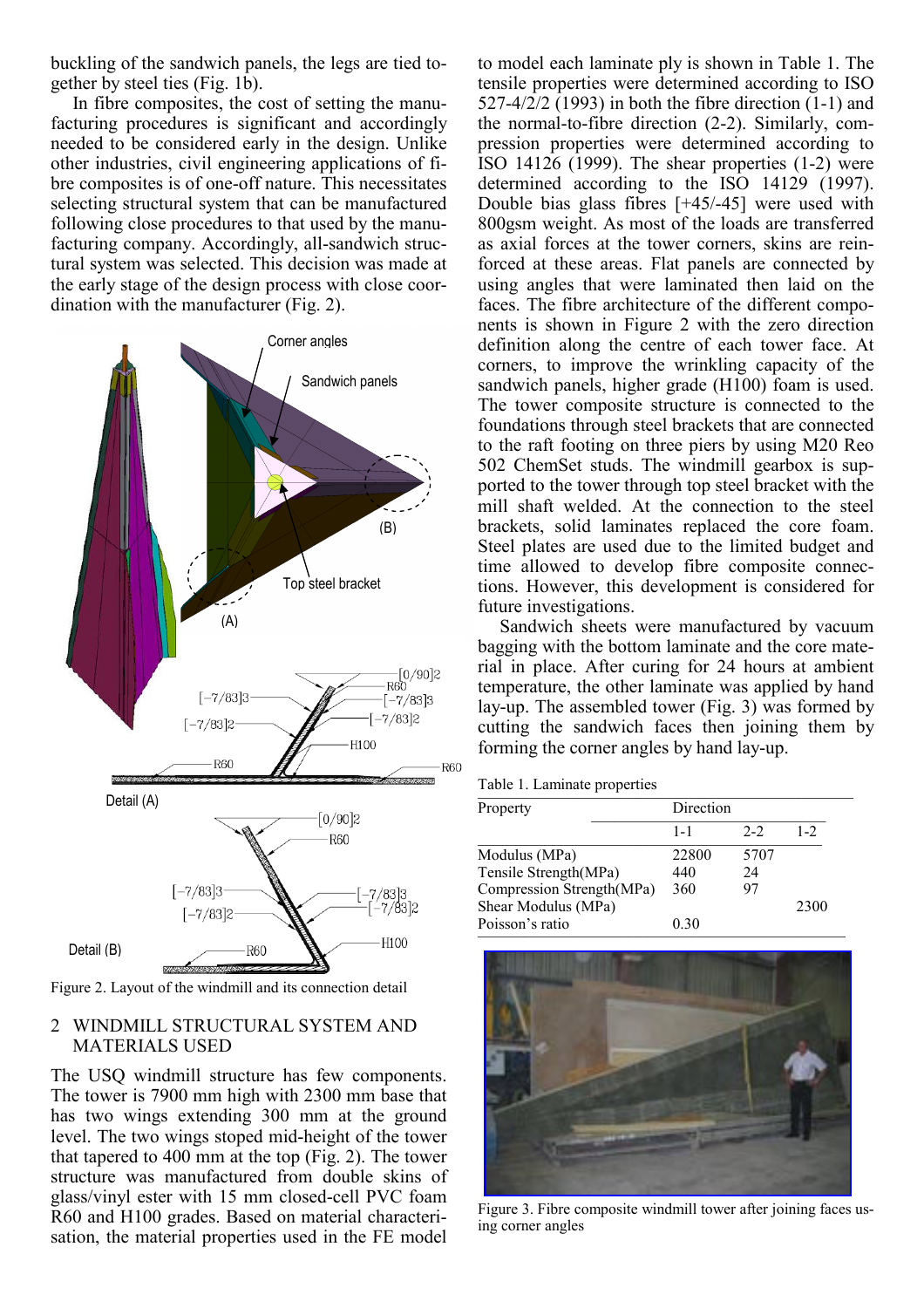## 3 WINDMILL STRUCTURAL ANALYSIS AND DESIGN CHECKING

The design of the windmill has been through few stages. The first stage was assessing the design loads. Wind load calculations were based on the AS/NZS1170.2 (Standards Australia, 2002) assuming solid frontal area of the blades and the tower structure. This 'conservative' approach was followed as there was no design specification for this type of structure found either in the design codes or the manufacturer specifications. In addition, equivalent gyroscopic moment was calculated and applied to the tower assuming that blades are rotating at 5Hz.

The second stage was to investigate the behaviour of sandwich members under compression (most critical) and ensure that the FE representation correctly simulate the behaviour of the structure. Four failure modes for sandwich structures (two global and two local) are presented in the US Military Handbook MIL-HDBK-23 (Anon, 1955) and found in many references such as Vinson (1999), Fleck and Sridhar (2002), and Omar et al (2007). In addition to the overall buckling, shear crimping failure is another form of general overall buckling in which the wavelength of the buckles is very small, because of the low core-shear modulus. The crimping of the sandwich occurs suddenly and usually causes the core to fail in shear at the crimp; it may also cause shear failure in the bond between the facing and the core. It is important to note that the critical skin stress, where core shear instability can occur, is independent of the panel dimensions. However, it is related to the core and skin properties and the boundary conditions (Vinson, 1999). If the core is of cellular structure, honeycomb, it is possible for the facings to buckle or dimple into the spaces between core walls or corrugations. Wrinkling is the fourth form of failure. It can occur if the skin buckles inward or outward, depending on the flat-wise compressive strength of the core relative to the flat-wise tensile strength of the bond between the facing and the core. If the bond between the facing and the core is strong, facings can wrinkle and cause tension failure in the core. This simulates plate-on-elastic foundation. The wrinkling load depends upon the elasticity and strength of the foundation system, namely, the core and the bond between the facing and the core. Since the facing is never perfectly flat, the wrinkling load will also depend upon the initial eccentricity of the facing or original waviness (Allen, 1969).

A few FE modelling techniques are established to simulate sandwich structures (Vannucci et al (1998), Akfert (1994), Muc and Zuchara (2000), & Bazant and Beghini (2004)). It is concluded that using 3D solid elements for the core and thick shell elements for the skins well presented the behaviour of sandwich structures (Omar et al  $(2007)$ ).

## 4 EXPERIMENTAL PROGRAM AND THE FE VERIFICATION

A testing program was set to investigate the behaviour of sandwich column and correlate the test results with the developed FE model. The column dimensions are 550mmH (clear height 460mm) x 120mmW x 20mmthk. End blocks of 250mm length formed from SHS50x50x5 pultrusions filled with PFR were used. Column tests were conducted on Shimadzu CSP-300 machine. Clamped-end restraints were implemented using a special fixture attached to the machine ram (Fig. 4). Applied loads were recorded by 222kN loading cell, vertical displacement was recorded using a string pot while horizontal displacement was recorded using a LVDT. Strain gauges were attached at the midheight of the column at both faces. All data were collected by System-5000 data-acquisition system and recorded on a standard PC at time increments of 0.10s. Two FE models are used to simulate the test. The first model used solid-shell elements (CSO) with material properties as presented in Table 1 for the laminates and elastic material for the core material (PVC closed cell foam R45) with shear modulus of 15 MPa and Poisson's ratio of 0.30. The second model used reduced integration thick shell elements with properties assigned as composite shell. Commercial FE software ABAQUS (Hibbitt et al, 2004) was used to conduct the analysis. ABAQUS computes the shell transverse-shear stiffness by matching the shear response for the case of the shell bending about one axis, using a parabolic variation of transverse-shear stress in each layer. Generally, this approach provides a reasonable estimate of the shear flexibility of the shell. It also provides estimates of inter-laminar shear stresses in composite shells (Hibbitt et al, 2004). In calculating the transverseshear stiffness, ABAQUS assumes that the shell section directions are the principal bending directions (bending about one principal direction does not require a restraining moment about the other direction). These assumptions are satisfied in the tested columns. The analysis results of both the FE models were verified with the test records to ensure their capability in predicting the sandwich column behaviour. In addition Eigen-Value buckling analysis (EV) was conducted. The analysis results along with test results (T02-01) are presented in Figures 5 and 6.

The analysis results showed an excellent correlation with the test data. This indicates that both the solid-shell (CSO) and the shell-only (CSH) models can be used effectively to predict the behaviour of sandwich panels. In addition, the Eigen Factor slightly overestimated the buckling capacity (8%). Accordingly, it can be concluded that the FE modelling procedures can be used to design the windmill structure.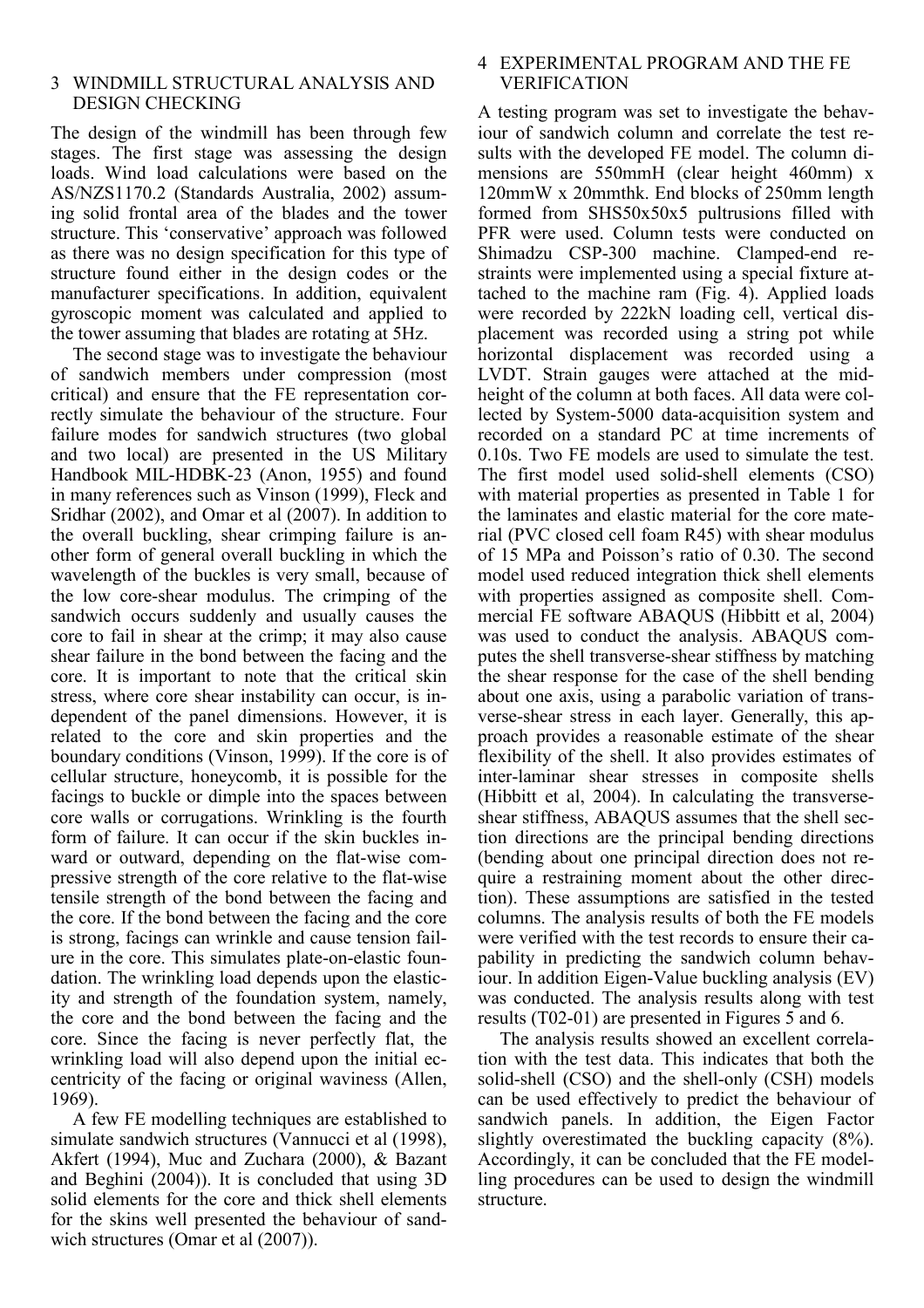

Figure 4. Sandwich column test set up and failure mode



Figure 5. Load-deflection curves



Figure 6. Strain-load curves

In checking the windmill tower, solid-shell model was used to investigate the stress levels at the skins, adhesive layers and core materials. This was essential in this project due the limited testing conducted. Thick shell elements were used for the skins and the corner angle, with the laminate properties specified in Table 1, while 3D solid elements were used to model the core material and the adhesive layers, assuming isotropic material properties, modulus of elasticity 42MPa, 90MPa & 2430MPa and Poisson's ratio 0.10, 0.30 & 0.30 for the R60, H100 foams and adhesive layers respectively. This can be considered a reasonable assumption as both the adhesive layers and the core material will not be stressed to a level higher than their elastic limit.

ABAQUS commercial package was used for the analysis. The FE model was built in parts that were assembled to create the overall model. The individual parts were interconnected using tie (kinematic) constraints. Kinematic constraints were imposed by eliminating the degrees of freedom (DOF) at the dependent (slave) nodes and constraining them to the governing (master) nodes. A surface-based tie constraint was used in the FE model. This concept is useful for mesh refinement purposes. It allows rapid transitions in mesh density within the model (Hibbitt et al, 2004). In checking the structure, the following were considered:

- For the laminates, partial safety factors (EuroComp, Clarke, 1996) were assumed as  $\gamma_{m,1} = 1.50, \gamma_{m,2} = 1.20 \& \gamma_{m,3} = 1.10$  that totalled  $\gamma_m = 2.00$ .
- For the laminates, the Tsai-Wu failure index was used.
- For the adhesive stresses, maximum stresses obtained from analysis are compared with the shear and tensile test values.
- Stresses in the sandwich skins were limited by the different sandwich panel failure modes.

After conducting the necessary stress checks, it was necessary to assess the buckling capacity of the tower. Eigen-Value analysis was conducted for the tower by using shell-only model. To achieve a minimum factor of safety against buckling of 2, it was necessary to provide stiffeners at 1m from the base of the tower. This arrangement increased the Eigen Factor from 1.44 to 2.45 with a change in the buckling mode as shown in Figure 7.



Mode  $1: EigenValue = -1.4414$ 

Figure 7. Change of bucking mode with the addition of stiffeners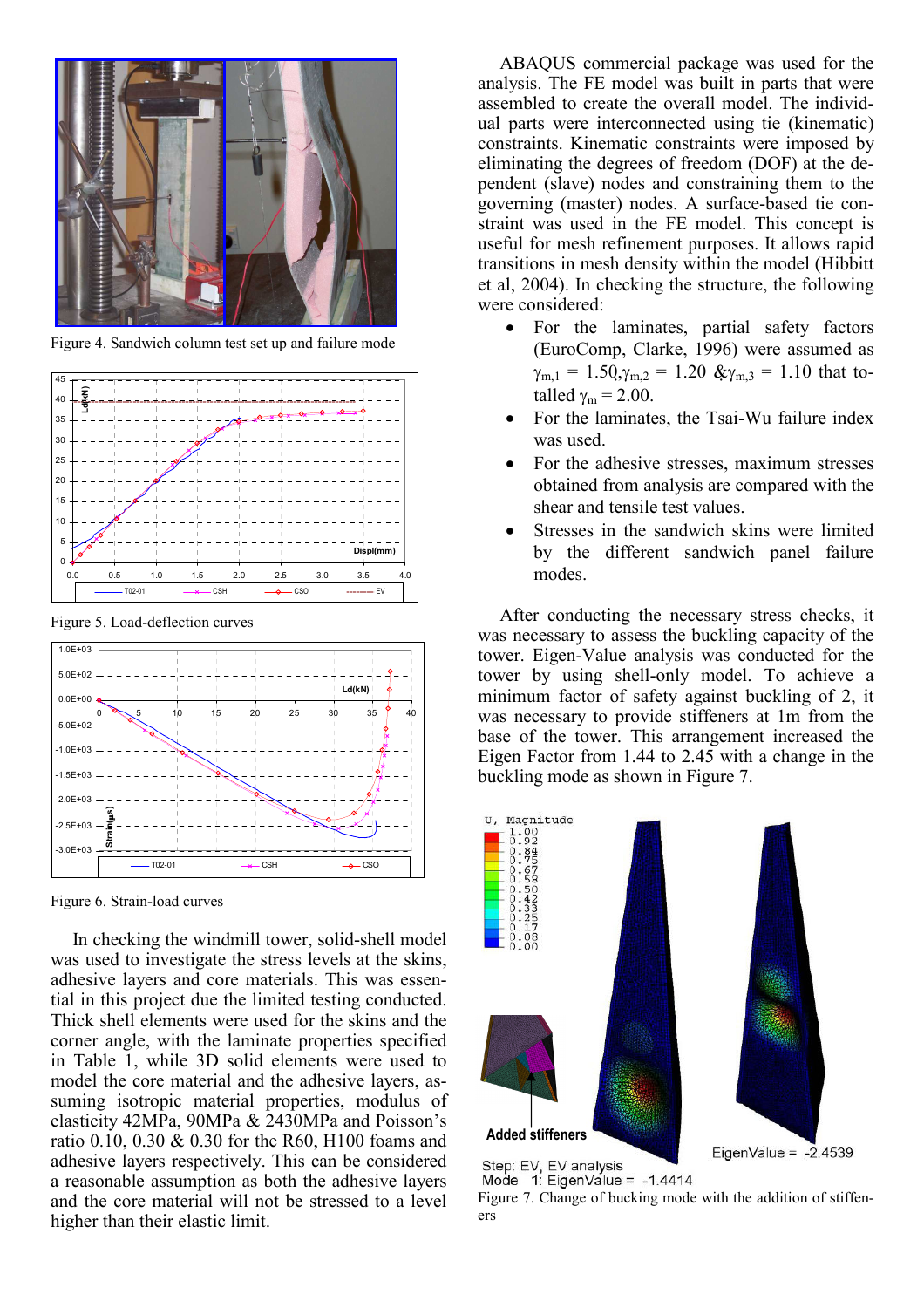#### 5 TESTING OF CONNECTIONS

Based on the structural analysis of the tower, the peak forces transferred through one bracket are 47kN in tension and 7.7kN in shear. Two designs were proposed for the connection between the fibre composite tower and the concrete pad. In using bolted connection, the first design was based on replacing the core material at the connection with solid steel plate of similar thickness. The second design was based on using laminate of multiple tri-axial layers [+45/-45/0] to replace the foam at the connection locations. To investigate the capacity of the joint under tension, the two designs were tested as shown in Figure 8. In preparing the steel specimens, steel plates were cut to dimension then their surface were roughed by machining to increase the bond with the laminate system, by mobilising the mechanical locking between the steel and the resin system.

The load-deflection curves for the steel-infill brackets (ST) are shown in Figure 9 while that for the composite-infill brackets (FC) are shown in Figure 10. The failure of both connections is shown in Figure 11. The main observations obtained during testing are summarised as follows.

- All brackets failed in a sudden brittle mode by rupturing of the skin fibres at the first row of bolts.
- Fibre composite infill brackets had higher characteristic ultimate capacity of 340kN (average 378kN, standard deviation 23kN) compared to 249kN for steel infill brackets (average 326kN, standard deviation 47kN).
- During loading, the steel infill brackets experienced frequent local failures (at the interface between the steel plates and the skins), shown as kinks in the load-deflection curves. These failures occurred at load level of 100kN (Fig. 9).
- The local failure observed in the fibre composite infill was of much less frequency and at much higher load of 274kN (Fig. 10).
- Fibre composite infill brackets showed much lower variance of 524 compared to 2203 for steel infill brackets (higher uniformity of results).

Based on the test results, the choice of fibre composite for the connecting brackets was obvious. This configuration provides partial safety factor of 5.83 (against the minimum initial local failure) and 7.23 (against the characteristic capacity of the bracket). This conservative approach in designing the bracket was essential as no further investigations were conducted to assess the dynamic capacity of the bracket. The steel infill bracket was inferior with higher scatter of its results. In addition, its manufacturing process was more complicated due to the additional procedure required to machine the steel plates and embed them in the laminates during the manufacturing of the panels.



Figure 8. Bracket during testing



Figure 9. Connection with steel plate fill load-deflection curves



Figure 10. Connection with all-composite fill load-deflection curves



Figure 11. Failure modes for the tested brackets